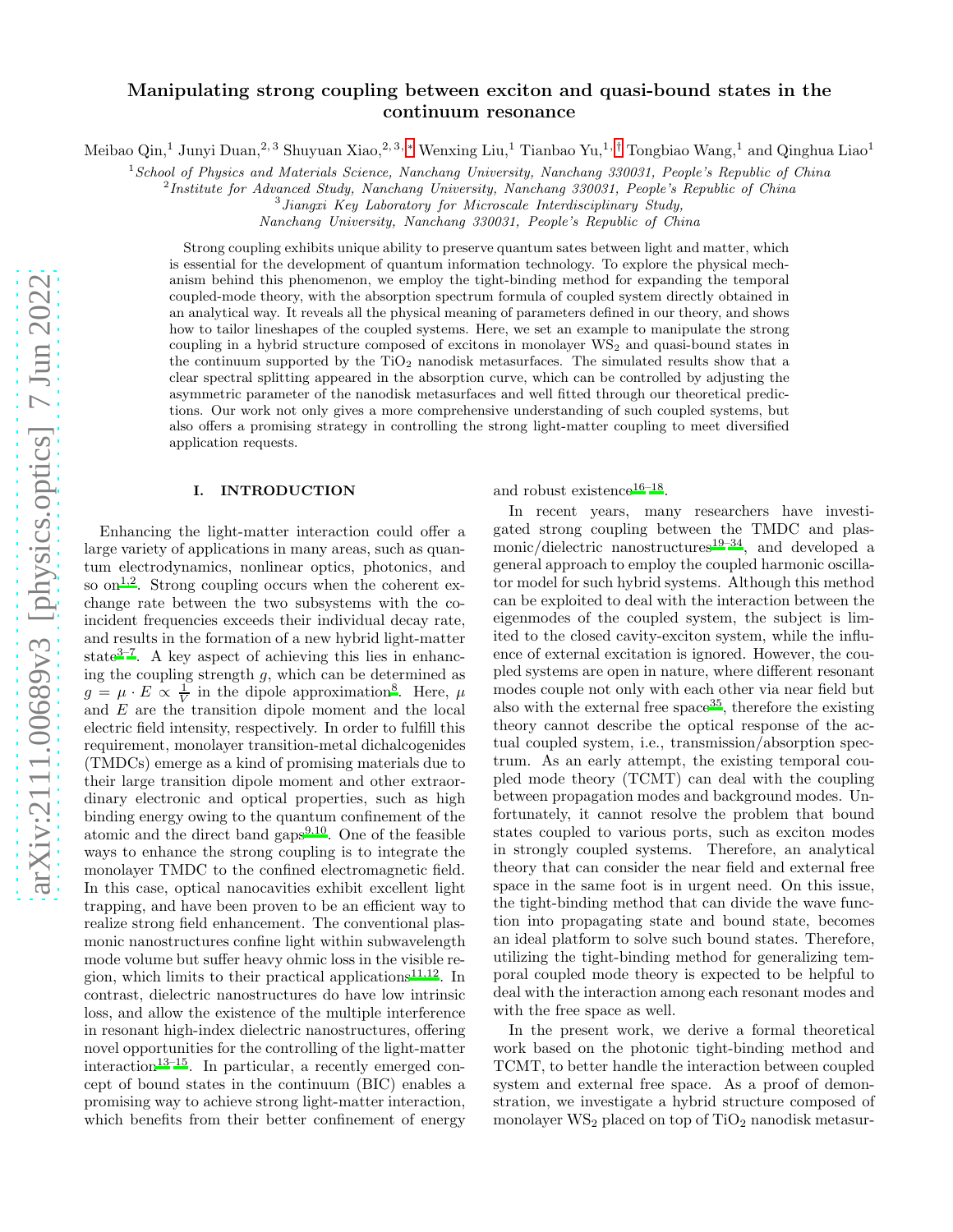faces supporting magnetic dipole quasi-BIC resonance. In order to fulfill strong coupling condition, we keep the frequencies of the two coupled modes consistent by adjusting the height and asymmetric of the nanodisk metasurfaces, and the couple strength  $g = 17.91$  meV can be achieved through benchmark calculations. The typical anti-crossing behavior of the Rabi splitting 29.33 meV in the absorption spectrum can be observed, which agrees well with our proposed theory. Moreover, we applied the approach to tailor the absorption spectrum in the various regimes from weak coupling to strong coupling. Our work provides a broad and deep insight into the properties of the coupled systems, which is much closer to the actual situation, and holds a great potential for controlling strong coupling interaction.

### II. GENERALIZED TEMPORAL COUPLED MODE THEORY

We develop the theory on the basis of the tight-binding method $^{36,37}$  $^{36,37}$  $^{36,37}$  $^{36,37}$ , to provide insight into the propagating state and bound state of a coupled system consisted of exciton in monolayer TMDC and arbitrary resonator under certain external illumination. The Hamiltonian of such open system can be written as

$$
\hat{H} = \hat{H}_{\rm b} + \hat{V}_{\rm n} + \hat{V}_{\rm e},\tag{1}
$$

where  $\hat{H}_{\text{b}}$  is the Hamiltonian of the background.  $\hat{V}_{\text{n}}$  and  $\hat{V}_e$  represent the potential contributed by the resonator and exciton, respectively. Then, we need to solve the following eigen equation of the whole system

$$
\hat{H}|\Psi\rangle = \omega|\Psi\rangle,\tag{2}
$$

here  $|\Psi\rangle = |\Psi_{\text{in}}\rangle + |\Psi_{\text{rs}}\rangle$  is the total wave function with  $\Psi_{\text{in}}$  and  $\Psi_{\text{rs}}$  describing the incident port and resonance mode, respectively. For this open system with two resonance modes,  $\Psi_{\text{in}}$  and  $\Psi_{\text{rs}}$  can be further written as

<span id="page-1-0"></span>
$$
|\Psi_{\rm rs}\rangle = a_{\rm n}|\Psi_{\rm n}\rangle + a_{\rm e}|\Psi_{\rm e}\rangle, \tag{3}
$$

$$
|\Psi_{\rm in}\rangle = \sum_{q} s_q^+ |\Psi_q\rangle,\tag{4}
$$

where  $a_n$  and  $a_e$  are the strength of the electric field excited by the resonator and exciton, respectively, under external illumination described by  $s_q^+$  denoting the excitation amplitudes at different incoming ports. Due to unavoidable radiation in open systems, we should not only consider near field (NF), but also include the far field (FF) propagating to the external continuum.  $|\Psi_n\rangle$ and  $|\Psi_{\rm e}\rangle$  can be expressed as

$$
|\Psi_n\rangle = |\Psi_n^{\text{NF}}\rangle + |\Psi_n^{\text{FF}}\rangle,\tag{5}
$$

$$
|\Psi_{\rm e}\rangle = |\Psi_{\rm e}^{\rm NF}\rangle + |\Psi_{\rm e}^{\rm FF}\rangle,\tag{6}
$$

with  $|\Psi_n^{\text{NF}}\rangle$  and  $|\Psi_n^{\text{FF}}\rangle$  representing the NF part and FF of the resonator wave function, respectively.  $|\Psi_e^{\text{NF}}\rangle$ and  $|\Psi_{\rm e}^{FF}\rangle$  describe the NF part and FF of the exciton wave function, respectively. It is noted that the exciton mode in high refractive dielectric is a kind of bound sate. hence the far filed of its wave function can be defined as  $|\Psi_{\rm e}^{FF}\rangle = 0.$ 

In order to apply the tight-binding method to manipulate strong coupling, we need to construct a coupling matrix D between the resonant modes and the ports. In the proposed hybrid system, only the resonator exhibits loss rate  $\gamma$ , and one incident port means  $q = 1$  in the Eq. [\(4\)](#page-1-0), so the coupling matrix can be expressed by the form  $D=\begin{pmatrix} \sqrt{\gamma} & 0 \\ \frac{\sqrt{\gamma}}{\gamma} & 0 \end{pmatrix}$  $\sqrt{\gamma}$  0 . The coupling among eigen modes and the

loss of the system can be expressed as

$$
\Omega = \Omega_1 + \Omega_2 = \begin{pmatrix} \omega_{\rm n} & 0\\ 0 & \omega_{\rm e} \end{pmatrix} + \begin{pmatrix} 0 & g\\ g & 0 \end{pmatrix},\n\qquad (7)
$$
\n
$$
\Gamma = \Gamma_{\rm rad} + \Gamma_{\rm abs} = \frac{D^{\dagger}D}{2} + \Gamma_{\rm abs}
$$

$$
= \begin{pmatrix} \gamma & 0 \\ 0 & 0 \end{pmatrix} + \begin{pmatrix} 0 & 0 \\ 0 & \delta \end{pmatrix}, \tag{8}
$$

where  $\Omega$  is a  $2 \times 2$  matrix determined by the interaction of the eigenmodes.  $\omega_n$  and  $\omega_e$  represent the resonance frequency of the resonator and exciton, respectively.  $\delta$ is the absorption loss of exciton and  $g$  gives the coupling strength between resonance mode and exciton. Γ describes the loss of the hybrid system, related by the radiation and absorption loss rates.

Based on the above derivations, we can generalize the TCMT[38](#page-5-9), to describe the light-matter interaction in the coupled system,

$$
\frac{d}{dt}\begin{pmatrix} a_{\rm n} \\ a_{\rm e} \end{pmatrix} = i \begin{pmatrix} \omega_{\rm n} + i\gamma & g \\ g & \omega_{\rm e} + i\delta \end{pmatrix} \begin{pmatrix} a_{\rm n} \\ a_{\rm e} \end{pmatrix}
$$
\n
$$
+ \begin{pmatrix} \sqrt{\gamma} & \sqrt{\gamma} \\ 0 & 0 \end{pmatrix} \begin{pmatrix} s_1^+ \\ 0 \end{pmatrix},
$$
\n
$$
|s_{-}\rangle = C|s_{+}\rangle + D|a\rangle,
$$
\n(10)

Here,  $|s_{+}\rangle$  and  $|s_{-}\rangle$  are the amplitude of plane wave in the input and output, respectively.  $|a\rangle$  is the resonance amplitude of the mode with a general time dependence of  $\propto e^{i\omega t}$ , the dynamic equations for resonance amplitudes can be written in the following form:

$$
i|a\rangle = [(\hat{I}\omega - \Omega) - i\Gamma]^{-1}D^{T}|s_{+}\rangle, \qquad (11)
$$

$$
\langle a|i = -\langle s_+ | (D^T)^{\dagger} [(\hat{I}\omega - \Omega) + i\Gamma]^{-1}.
$$
 (12)

According to the energy conservation, we have the relation for resonance amplitude and time,

$$
\frac{d|a|^2}{dt} = \frac{d\langle a | a \rangle}{dt}
$$
  
=  $+\left(\langle a | \partial_t^{\dagger}\right) |a\rangle + \langle a | \partial_t |a\rangle$   
=  $2 \langle a | \Gamma |a\rangle,$  (13)

and the absorption of the coupled systems at the frequency can be finally obtained,

<span id="page-1-1"></span>
$$
A = \frac{\langle S_+ | (D^T)^\dagger | (\hat{I}\omega - \Omega) + i\Gamma ]^{-1} \Gamma_{abs} [(\hat{I}\omega - \Omega) - i\Gamma ] D^T | S_+ \rangle}{\langle S_+ | S_+ \rangle}
$$
  
= 
$$
\frac{2\delta \gamma g^2}{[(\omega - \omega_n)(\omega - \omega_e) - \delta \gamma - g^2]^2 + [\delta(\omega - \omega_n) + \gamma(\omega - \omega_e)]^2}.
$$
 (14)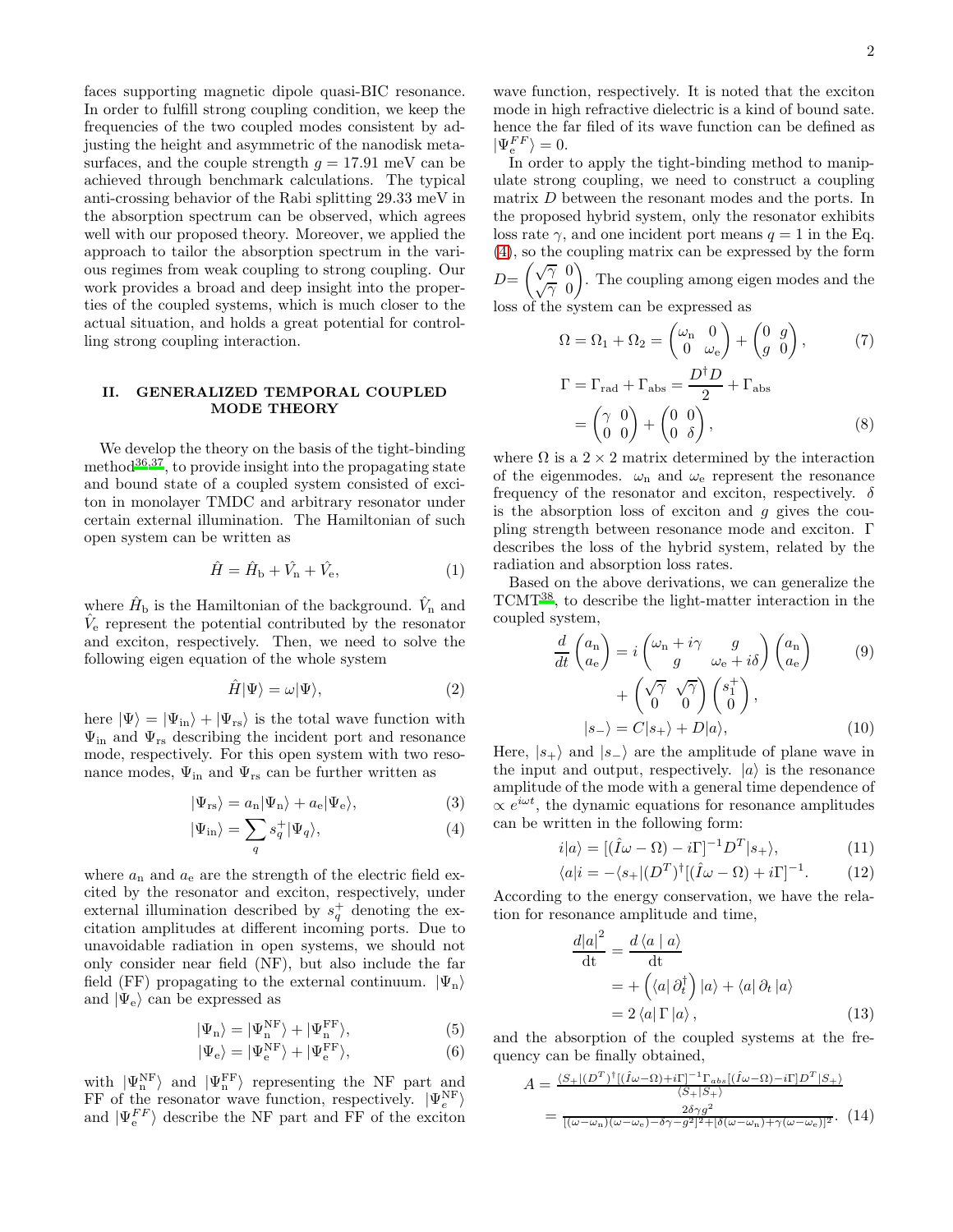In such a formula, the absorption spectrum can be directly predicted, and will exhibit an asymmetric Fano line shape with two peaks and one dip, when satisfying the condition  $g^2 > \frac{\gamma^2+\delta^2}{2} > \delta \gamma$ . Following this, strong coupling can be realized by the control of the radiation loss and absorption loss.

### III. STRUCTURE DESIGN AND NUMERICAL MODEL

In order to identify the reliability of the generalized TCMT, we consider an absorption system composed of a monolayer  $WS_2$  laid flat on the array of  $TiO_2$  nanodisk with the  $SiO<sub>2</sub>$  substrate, as the sketches shown in Fig. [1\(](#page-2-0)a). Each unit cell is characterized by a square lattice with a period of  $P = 410$  nm, thickness  $H = 85$  nm, radius is  $R = 140$  nm, and a nanohole with a variable radius is introduced at a fixed distance  $d = 70$  nm away from the center of the nanodisk. The perturbation with an asymmetric parameter  $\alpha = \frac{\pi r^2}{\pi R^2}$  is thus introduced into an in-plane inverse symmetric of the structure, which can build a radiation channel and transform the symmetric-protected BIC into the quasi-BIC<sup>[18](#page-5-3)[,39](#page-5-10)[,40](#page-5-11)</sup>.



<span id="page-2-0"></span>FIG. 1. (a) Schematic of the proposed coupled system composed of a monolayer WS<sup>2</sup> deposited on the nanodisk metasurfaces. (b) The dielectric constant of the monolayer  $WS_2$ , blue line and red line represent real and imaginary parts, respectively.

For the material modelling,  $TiO<sub>2</sub>$  can be a good candidate owing to its high refractive index  $n_{\text{TiO}_2} = 2.6$  and negligible extinction coefficient in the range of the visible wavelengths, which can constitute optically-induced electric and magnetic Mie resonators and strongly confine electromagnetic energy within the structured metasurfaces<sup>[41](#page-5-12)[–43](#page-5-13)</sup>. The index of  $SiO<sub>2</sub>$  is utilized as the substrate and assumed with a real constant refractive index  $n_{SiO_2}=1.45$ . For  $WS_2$ , a Lorentz oscillator model with the thickness of 0.618 nm is adopted from the experimental parameters by Li et  $al^{44,45}$  $al^{44,45}$  $al^{44,45}$  $al^{44,45}$ :

$$
\varepsilon(\omega) = \varepsilon_{\infty} + \frac{f\omega_{ex}^2}{\omega_{ex}^2 - \omega^2 - i\Gamma_{ex}^2 \omega}.
$$
 (15)

where  $\varepsilon_{\infty} = 16$  is the background dielectric constant,  $f = 0.457$  represents the reduced oscillator strength,

 $\hbar\omega_0 = 2.013 \text{ eV}$  and  $\hbar\Gamma_{ex} = 22 \text{ meV}$  are the exciton resonance energies and the exciton full line width, respectively. As depicted in Fig. [1\(](#page-2-0)b), the most interesting finding is that the imaginary part appears a sharp peak (red line) around the transition energy of the exciton 2.01  $eV$ . Therefore,  $WS_2$  is a favourable option to realize the strong light-matter coupling.

The full-wave numerical simulations are performed with the finite element method via commercially available software COMSOL Multiphysics. In the following simulation calculations, the y-polarized plane wave is normally incident along the z direction, where the periodic boundary conditions are adopted in both the  $x$ and y directions, and the perfectly matched layers are employed in the z direction.

#### IV. RESULTS AND DISCUSSIONS

In theory, symmetry-protected BIC with an infinite Q factor cannot be excited by a normally incident plane wave with any linear polarization<sup>[46](#page-5-16)[,47](#page-5-17)</sup> (see Figs.  $S1(a)$ ) and  $S1(b)$  in the Supplemental Material<sup>[48](#page-5-18)</sup>); while for practical use, one can transform the BIC to a quasi-BIC by breaking the in-plane inversion symmetry of the system, where both the lifetime and line width become finite (see Figs.  $S_2(a)$  and  $S_2(b)$  in the Supplemental Material<sup>[48](#page-5-18)</sup>). Based on this, we introduce an off-centered hole in the nanodisk to open a radiation channel for obtaining an energy exchange with the external modes.

To engineer the radiation loss in the proposed nanodisk metasurfaces, we first analyze the resonant mode governed by the BIC mode without the presence of  $WS_2$ . Fig. [2](#page-3-0) (a) presents the simulated transmission spectrum (blue line) at a radius of the off-centered hole  $r = 50$ nm. we can find that it shows an asymmetric lineshape Fano resonance with a dip around 616 nm, and the simulation result is well fitted (red line) by the Fano  $formula<sup>18,38,49,50</sup>$  $formula<sup>18,38,49,50</sup>$  $formula<sup>18,38,49,50</sup>$  $formula<sup>18,38,49,50</sup>$  $formula<sup>18,38,49,50</sup>$  $formula<sup>18,38,49,50</sup>$ ,

$$
T(\omega) = \left| a_1 + ja_2 + \frac{b}{\omega - \omega_0 + j\gamma} \right|^2, \quad (16)
$$

where  $a_1, a_2, b$  are the constant real numbers,  $\omega_0$  is the resonant frequency, and  $\gamma$  is the radiation loss of the quasi-BIC, which suggests that the quasi-BIC obtains an energy exchange with the continuum free-space radiation modes. The near field distribution is plotted in the inset of Fig. [2](#page-3-0) (a), where the bare metasurfaces hold stronger excitation of electric field at the center of the off-centered hole, and the distinct circular displacement current in the  $x-y$  plane of the nanodisk suggests that the energy is strongly localized by the magnetic dipole moment oscillation along the z direction<sup>[51](#page-5-21)</sup>. In order to further identify the magnetic dipole quasi-BIC resonance, the electromagnetic multipoles are decomposed under the Cartesian coordinates in Fig. [2\(](#page-3-0)b), and it is obvious that radiation contribution of the magnetic dipole ultimately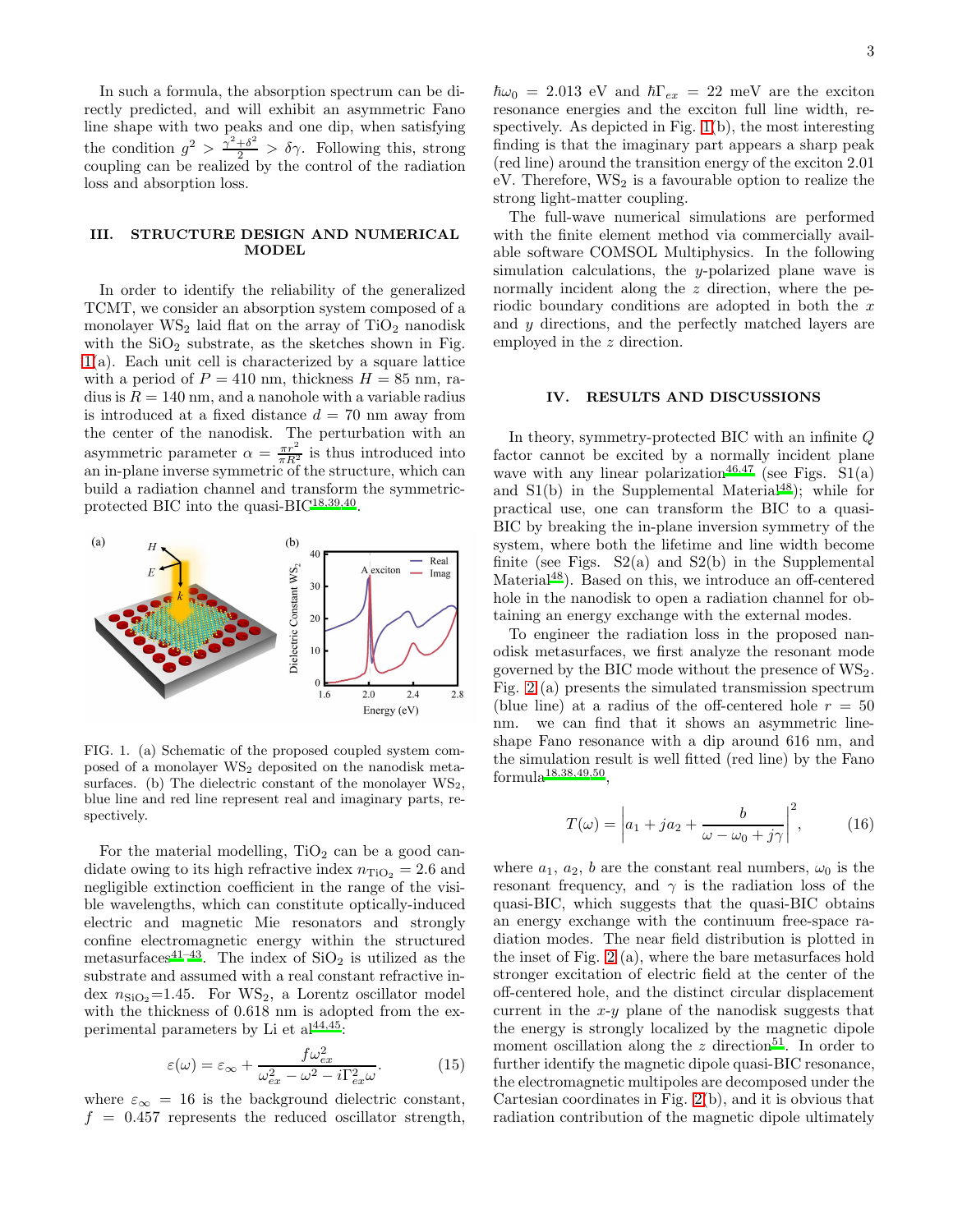dominates $52-54$  $52-54$ (More details can be found in the Supplemental Material $48$ ).



<span id="page-3-0"></span>FIG. 2. (a) The simulated and theoretical transmission spectra of nanodisk metasurfaces and the inset shows the corresponding electric field distribution of  $|E_{xy}|$  at the resonance, overlaid with arrows indicating the direction of the displacement current. (b) The scattered power of the multipole moments under the Cartesian cordinates, including the electric dipole (ED), magnetic dipole (MD), toroidal dipole (TD), electric quadrupole (EQ), and the magnetic quadrupole (MQ).

Next, we turn to the case where a monolayer  $WS_2$  with a dissipate loss rate  $\delta$  is spread on the nanodisk metasurfaces. As shown in Fig.  $3(a)$ , a clear spectral splitting with two peaks  $(P_1 \text{ and } P_2)$  and one dip  $(D)$  is observed in the visible range from 600 nm to 630 nm. The simulated absorption curve can be well fitted (red line) by Eq. [\(14\)](#page-1-1) via the generalized TCMT. The coupling strength and Rabi splitting are found as 17.91 meV and 29.33 meV, respectively. The absorption loss  $\delta = 11$  meV was obtained from date by Li et  $a^{\tilde{1}44}$  $a^{\tilde{1}44}$  $a^{\tilde{1}44}$ , and the radiation rate  $\gamma = 7.44$  meV can be extracted from the Fig. [2\(](#page-3-0)a). Significantly,  $g > \frac{|\delta - \gamma|}{2}$  and  $g >$  $\sqrt{\delta^2 + \gamma^2}$  $\frac{+1}{2}$ , which indicate that the strong coupling between the magnetic dipole quasi-BIC resonance and exciton is realized. It is noted that, this results dramatically differ from individual exciton or quasi-BIC mode, since the original energy levels are hybridized, and formed two new energy levels once the strong light-matter coupling condition is satisfied.

Fig. [3\(](#page-3-1)b) presents the simulated optical behavior of the coupled system with different heights of the nanodisk. A typical anti-crossing behaviour can be captured in the 2D color diagram, which further confirms that strong coupling between the magnetic dipole quasi-BIC and exciton is reached, and significant upper branch (UB) and lower branch (LB) states in the hybrid system are finally formed. At zero detuning  $\omega_n - \omega_e = 0$ , where the  $\omega_n$ and the  $\omega_e$  are resonance frequency of the quasi-BIC resonator and exciton, respectively, the Rabi splitting 29.33 meV can be extracted by the numerical simulation results shown in Fig. [3\(](#page-3-1)b), which is matched well with the theoretical values predicted by our theoretical frame work.

In our work, the  $WS_2$  is laid on the  $TiO_2$  nanodisk metasurfaces. Hence, the light-matter coupling strength



<span id="page-3-1"></span>FIG. 3. (a) The simulated and theoretical absorption spectra of the coupled system with asymmetric  $\alpha = 0.127$  and  $H = 85$ nm. (b) The absorption spectra of the new hybrid state with different heights H and the asymmetric parameter  $\alpha = 0.127$ . The red line and white line depict the individual exciton and quasi-BIC mode; blue dashed lines are the upper branch (UB) and lower branch (LB), respectively.



<span id="page-3-2"></span>FIG. 4. (a) The simulated transimission spectra with different asymmetric parameters  $\alpha$ . (b) The evolution of the absorption line shape with the asymmetric parameter under the energy detuning  $\omega_{\rm n} - \omega_{\rm e} = 0$ .

g is proportional to the electric field at the surface of the metasurfaces. However, the higher factor Q usually is accompanied by the lower radiation energy. As shown in Figs.  $4(a)$  and  $4(b)$ , the simulated transimission and absorption curves for different asymmetric parameter  $\alpha$ , resonant wavelength all around 616 nm by tuning the thickness. When the asymmetric parameter  $\alpha = 0.005, Q=4.6\times10^4$ , the spectral line width is very narrow (only 0.96 meV), which is far less than the exciton line width, preventing the strong coupling phenomenon (the Rabi splitting is invisible). In contrast, for  $\alpha = 0.127, Q=133$ , the quasi-BIC possesses a 14.88 meV line width, approaching exciton line width (22 meV), resulting a remarkable spectral splitting. Finally, when the asymmetric parameter  $\alpha$ =0.215,  $Q$ =52.2, the line width of quasi-BIC is about 38.56 meV, which is more than exciton line width and the eletric filed enhancement is very small at the interface, as a result of the absorption curve becomes a Lorentz-line shape. The reason for this unsuspected behavior is the simultaneous affection by the spectral line width and electric filed enhancement.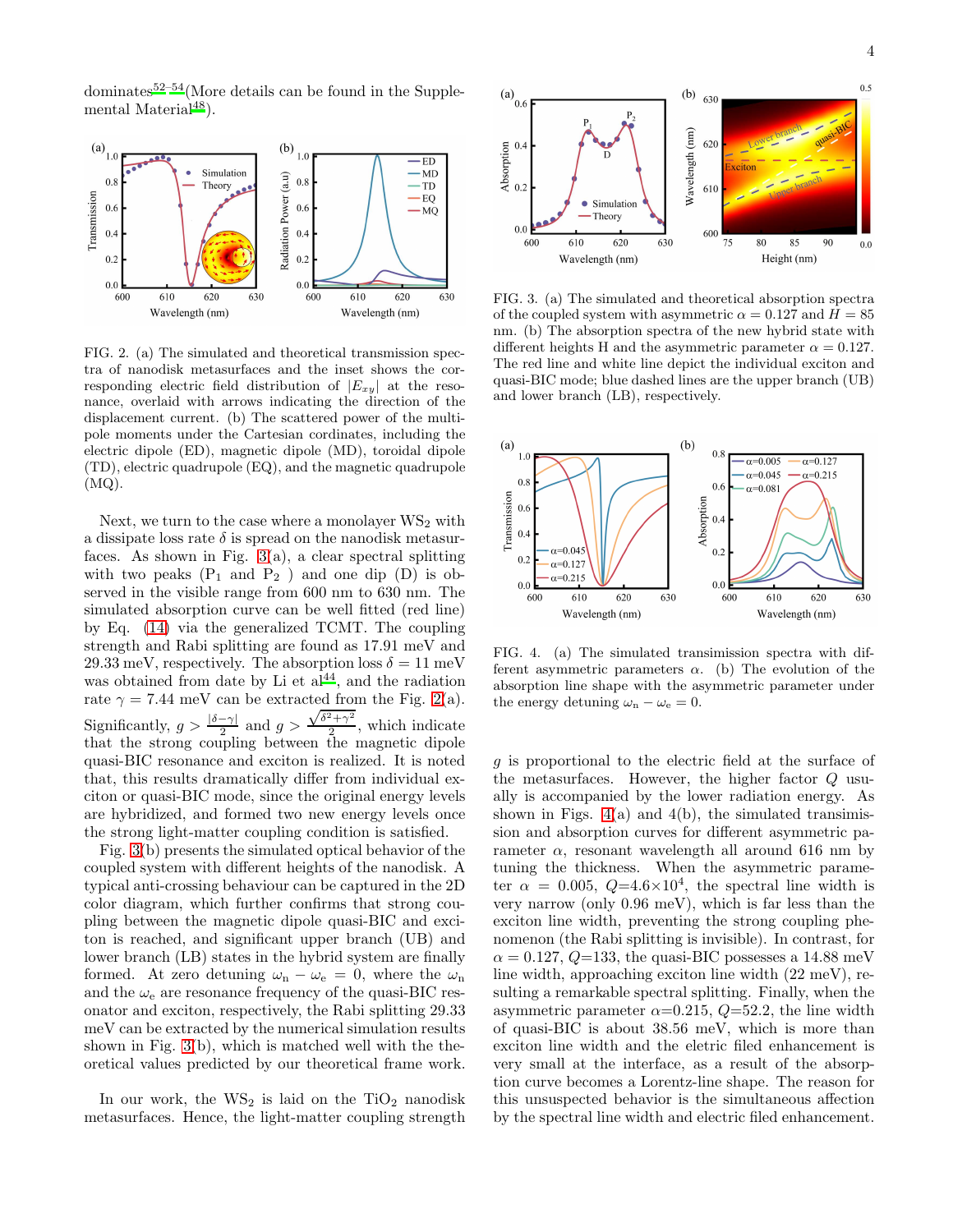Despite the local electric field is stronger for smaller  $\alpha$ , the spectral line width of the quasi-BIC resonance mode is more narrower, when it is far less than the exciton line width of 22 meV, the number of photons that can participate in the coupling effect is much smaller which degrades the Rabi splitting. Hence, Rabi splitting significantly increases with the number of photons that can participate in the coupling, and the balance between the line width and the local electric field enhancement of quasi-BIC mode needs to be carefully considered when designing the strong coupling system.

To further explore the physical mechanism behind the above phenomenon, we deduce the Eq. [\(14\)](#page-1-1) under the detuning condition,  $\omega_{\rm n} - \omega_{\rm e} = 0$  and the absorption of the hybrid system can be further expressed as

$$
A = \frac{2\delta\gamma g^2}{[\delta\gamma + g^2]^2}.
$$
 (17)

It can be seen from the formula that there are only two factors that affect the absorption spectrum, the radiation loss and coupling strength, since the absorption loss of exciton is constant in the design. It is known that the coupling strength  $q$  is proportional to the electric field intensity of the interface between the two-dimensional materials and the metasurfaces $30$ . As mentioned earlier, the magnetic dipole moment oscillation along the z direction, and the material is tiled on the surface of the metasurfaces in our proposed model, so the electric field strength of the contact surface should be related to the local field strength and radiation loss of the quasi-BIC resonance. It suggests that the strong coupling system can be manipulated by simply controlling the radiation loss. For example, when radiation loss is very small, Rabi splitting will gradually disappears and the coupled system enters the weak coupling region, in which the Purcell effect can be enhanced for the study of emitters<sup>[8](#page-4-6)</sup>. As the radiation loss increases to supply enough photons, and the spectrum splits into two peaks and achieves the strong coupling, which can be used for quantum electrodynamics, nonlinear enhancement, and so on<sup>[55](#page-5-25)[,56](#page-5-26)</sup>. However, when

the radiation loss satisfies the critical condition  $g^2 = \delta \gamma$ , the split spectrum evolves into Lorentz lines which can be used to enhance the absorption of 2D materials<sup>[40](#page-5-11)[,49](#page-5-19)[,57](#page-5-27)[,58](#page-5-28)</sup>.

### V. CONCLUSIONS

In conclusion, we have generalized the TCMT to study the strong light-matter coupling, in which all involved parameters can be directly computed by our fitting procedures. In an exemplary system composed of the monolayer  $WS_2$  on the  $TiO_2$  nanodisk metasurfaces, the strong coupling between the magnetic dipole quasi-BIC resonance and exciton is realized with the coupling strength up to 29.33 meV. Furthermore, it is important to balance the linewidth of the quasi-BIC mode and local electric field enhancement since both of them affect the strong coupling. Beyond this example, our proposed analytical model has clear physical meaning, high fitting accuracy, and can be widely applied to various coupled systems composed of different resonant nanostructures and exciton in TMDCs throughout the spectrum, which is potential for future compact quantum information devices.

#### ACKNOWLEDGMENTS

This work is supported by the National Natural Science Foundation of China (Grants No. 11947065, No. 12064025), the Natural Science Foundation of Jiangxi Province (Grants No. 20202BAB211007, No. 20212ACB202006), the Interdisciplinary Innovation Fund of Nanchang University (Grant No. 20199166- 27060003), the Open Project of Shandong Provincial Key Laboratory of Optics and Photonic Devices (Grant No. K202102), and the Major Discipline Academic and Technical Leaders Training Program of Jiangxi Province (Grant No. 20204BCJ22012).

M.Q. and J.D. contributed equally to this work.

- ∗ [syxiao@ncu.edu.cn](mailto:syxiao@ncu.edu.cn)
- <span id="page-4-0"></span>† [yutianbao@ncu.edu.cn](mailto:yutianbao@ncu.edu.cn)
- <span id="page-4-2"></span><span id="page-4-1"></span> $\frac{1}{N}$  N. I. Zheludev and Y. S. Kivshar, Nat. Mater. 11[, 917 \(2012\).](http://dx.doi.org/10.1038/nmat3431)
- <span id="page-4-3"></span>2 S. Xiao, T. Wang, T. Liu, C. Zhou, X. Jiang, and J. Zhang, [J. Phys. D Appl. Phys.](http://dx.doi.org/10.1088/1361-6463/abaced) **53**, 503002 (2020).<br><sup>3</sup> H. Deng, H. Haug, and Y.
- <span id="page-4-4"></span>Deng, H. Haug, and Y. Yamamoto, [Rev. Mod. Phys.](http://dx.doi.org/10.1103/revmodphys.82.1489) **82**, 1489 (2010).<br><sup>4</sup> P. Torma and W
- $4 P.$  Torma and W. L. Barnes, [Rep. Progr. Phys.](http://dx.doi.org/10.1088/0034-4885/78/1/013901) 78, 013901 (2014).
- <sup>5</sup> D. S. Dovzhenko, S. V. Ryabchuk, Y. P. Rakovich, and I. R. Nabiev, Nanoscale **10**[, 3589 \(2018\).](http://dx.doi.org/10.1039/c7nr06917k)<br><sup>6</sup> L. Huang. A. Krasnok, A.
- Huang, A. Krasnok, A. Alú, Y. Yu, D. Neshev, and A. E. Miroshnichenko, [Rep. Prog. Phys.](http://dx.doi.org/ 10.1088/1361-6633/ac45f9) 85, 046401 (2022).
- <span id="page-4-5"></span>7 I. A. M. Al-Ani, K. As'ham, O. Klochan, H. T. Hattori, L. Huang, and A. E. Miroshnichenko, J. Opt. 24[, 053001 \(2022\).](http://dx.doi.org/ 10.1088/2040-8986/ac5cd7)
- <span id="page-4-6"></span>8 J. T. Hugall, A. Singh, and N. F. van Hulst, [ACS Photonics](http://dx.doi.org/10.1021/acsphotonics.7b01139) 5, 43 (2018).
- <span id="page-4-7"></span> $9$  F. Xia, H. Wang, D. Xiao, M. Dubey, and A. Ramasubramaniam, [Nat. Photonics](http://dx.doi.org/ 10.1038/nphoton.2014.271) 8, 899 (2014).
- <span id="page-4-8"></span><sup>10</sup> G. Wang, A. Chernikov, M. M. Glazov, T. F. Heinz, X. Marie, T. Amand, and B. Urbaszek, [Rev. Mod. Phys.](http://dx.doi.org/ 10.1103/revmodphys.90.021001) 90, 021001 (2018).
- <span id="page-4-9"></span><sup>11</sup> C. Chen, M. L. Juan, Y. Li, G. Maes, G. Borghs, P. V. Dorpe, and R. Quidant, Nano Lett. 12[, 125 \(2012\).](http://dx.doi.org/10.1021/nl2031458)
- <span id="page-4-10"></span><sup>12</sup> T. T. Tran, D. Wang, Z.-Q. Xu, A. Yang, M. Toth, T. W. Odom, and I. Aharonovich, Nano Lett. 17[, 2634 \(2017\).](http://dx.doi.org/ 10.1021/acs.nanolett.7b00444)